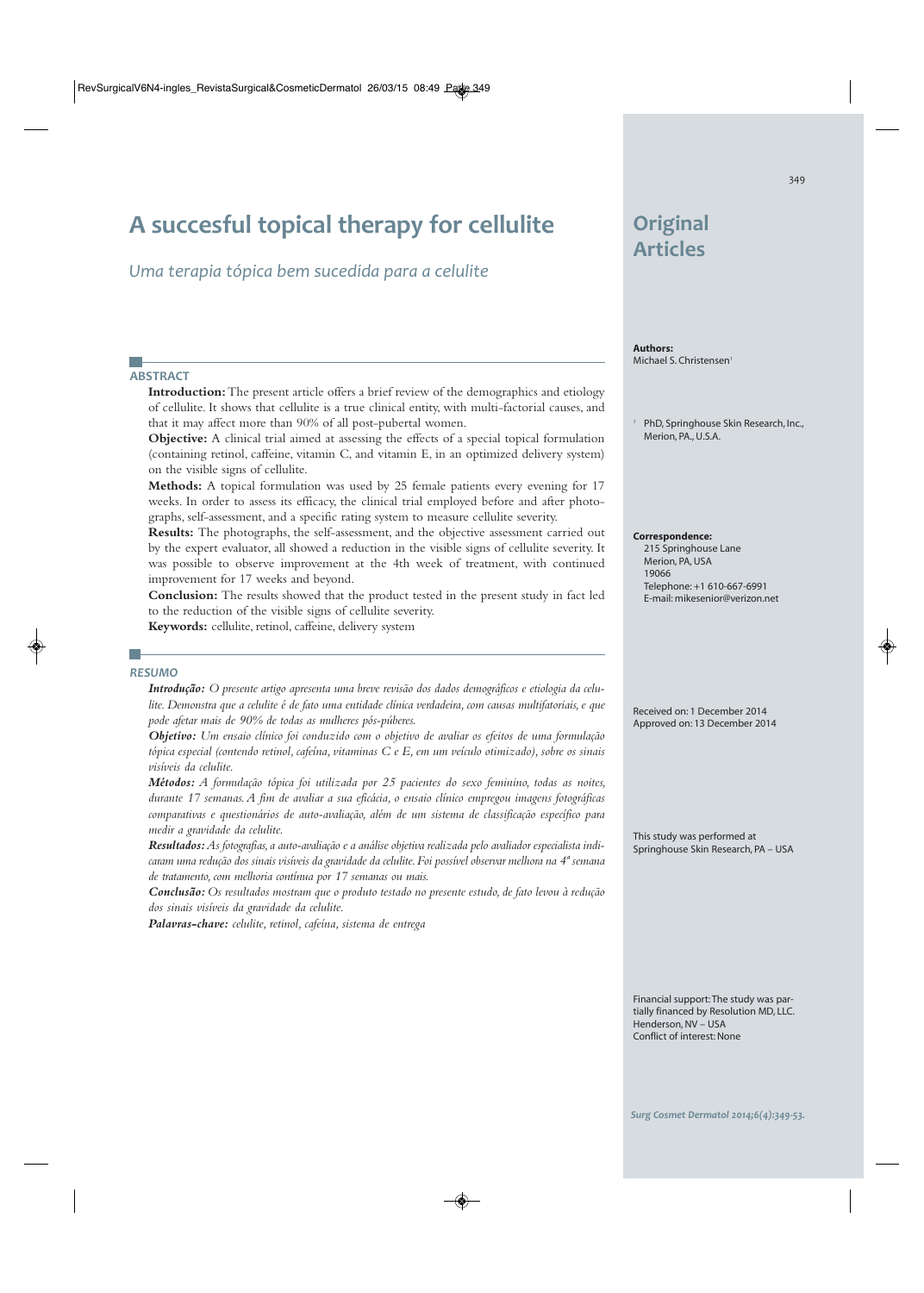## **INTRODUCTION**

Cellulite is a colloquial term for deposits of fat and fibrous tissue that cause a dimpling appearance on the skin. The medical term for this condition is *edematous fibrosclerotic pannicu*lopathy.<sup>1</sup> It was first described in the 17<sup>th</sup> century, and was simply attributed to an accumulation of fat. It was only recently that it was in fact recognized as a clinical entity.<sup>2</sup>

Cellulite occurs almost exclusively in post-pubertal women and is in fact present in some form in 80-95% of women. 3 Cellulite is much more complex than a simple accumulation of fat. The key factor is the presence of estrogen,<sup>4</sup> which influences a vascular factor, and in turn controls the whole process. The sequence, which begins with a vascular component, is mediated by a specific factor. The final step in the process is the formation of dimpled islands of fat.

It is well known that estrogen plays an important role in the regulation of the skin's blood vessels, as evidenced by the flushed appearance and the telangiectasia seen with rosacea, as well as by the telangiectasias and severed vessels observed elsewhere in the skin, especially in the legs. With the increase in the number of vessels caused by estrogen, and due to the effects of gravity and pressure, vessel rupture occurs, resulting in blood release. This leads to the additional release of proteases, peptides and growth factors, resulting in swelling and inflammation, which triggers the healing process and subsequent fibrosis.

The cell that is primarily involved in wound healing is obviously the fibroblast, which promotes increased production of collagen and the altered synthesis of glycosaminoglycans. Due to the increase in peptides and growth factors, adipocytes increase in size and number, and become trapped in the regrowth of fibrous tissue.

In sum, the vessels weaken and rupture when under the influence of estrogen,<sup>5</sup> the lipocytes accumulate and expand, the fibroblasts are activated and there is a remodeling of the subcutaneous space, which results in islands of fat surrounded by a newly synthesized fibrous network.

While it is a fact that almost all women will have cellulite at some point in their lives, $2$  this may occur to varying degrees, including only simple changes that do not have an impact on the personal appearance and may or may not develop into more serious alterations.

Based on many years of clinical observation, the following severity scale for cellulite was developed:

**Grade I:**The skin appears to be normal, however it displays an "orange peel" effect when pinched.

**Grade II:**The "orange peel" effect is visible even when the skin is not pinched.

**Grade III:** Horizontal depressions and dimples are visible on the skin, however there is no clear compartmentalization. Grade IV: Clearly visible compartments, depressions, and dimples.

**Grade V:** Final stage of development; in addition to the compartmentalization and dimples, there is also skin overlapping.

There are many treatment modalities in use that are aimed at changing the appearance of cellulite. These include massage, endermologie, liposuction, laser, diet, and physical exercise. Since diet and physical exercise have proven ineffective, certain procedures – such as IPL (Intense Pulsed Light), vacuum massage systems, VelaSmoothTM, AlmaAccent®, <sup>6</sup> RF System, Thermage® ThermaCoolTM,7 and Smooth ShapesTM<sup>8</sup> 100 among others – have become more prevalent. None of these methods has a significant amount of research ratifying its proposals. Invasive therapies – such as ultrasonic liposuction, smart lipo, subcision, and mesotherapy – have also not proven to be significantly beneficial in improving the appearance of cellulite, whether in the short, or long term.

Topical therapies with formulations containing methylxanthines  $-$  such as caffeine and theophylline, retinoids, $9$  and compounds that can affect blood circulation, such as Ginko Biloba and papain – were also tested and found minimally effective, perhaps due to their formulation.

An effective therapy should ideally act on all stages of the process that leads to cellulite formation. Furthermore, the results should be apparent to the physician and the patient, additional clinical damage must be avoided and, finally, the treatment should demonstrate efficacy and safety in appropriate clinical trials.

The objective of the trial described in the present paper was to evaluate the effects of a special topical formulation on the visible signs of cellulite, one that contains retinol, caffeine, vitamin C, and vitamin E in an optimized vehicle.

#### **METHODS**

# *Effectiveness of the clinical trial described*

The results of a clinical trial performed with a new topical treatment are presented below. Following the study protocol, a formulation containing the following ingredients was used: retinol (to improve the texture of the skin's surface and to stimulate glycosaminoglycans, collagen, and elastin), caffeine (to improve microcirculation and fat metabolism), vitamin C (to help in the synthesis of new collagen) combined with vitamin E (to provide antioxidant action). A patented system of topical delivery (Accudel™) <sup>10</sup> was used to improve the transmission of the ingredients to the skin. The test material (CELLURASE® Renewal Cream) was provided by resolutionMD, LLC.11

Accudel<sup>12</sup> is a patented delivery system with a lipid matrix that stabilizes high concentrations of active ingredients, allowing fast and controllable transportation through the stratum corneum while minimizing systemic exposure. It is biocompatible, biodegradable, and non-immunogenic. This system is currently undergoing independent clinical trials for optimal topical delivery of ketoprofen for pain management.

The present study was designed with the purpose of determining the safety and beneficial effects of a formulation that uses the above-mentioned delivery system and ingredients to reduce the visible signs of cellulite. The study duration was 17 weeks. Twenty-five female patients aged between 25 and 60 years participated and were instructed to apply the test-cream every night before going to sleep. They were also instructed to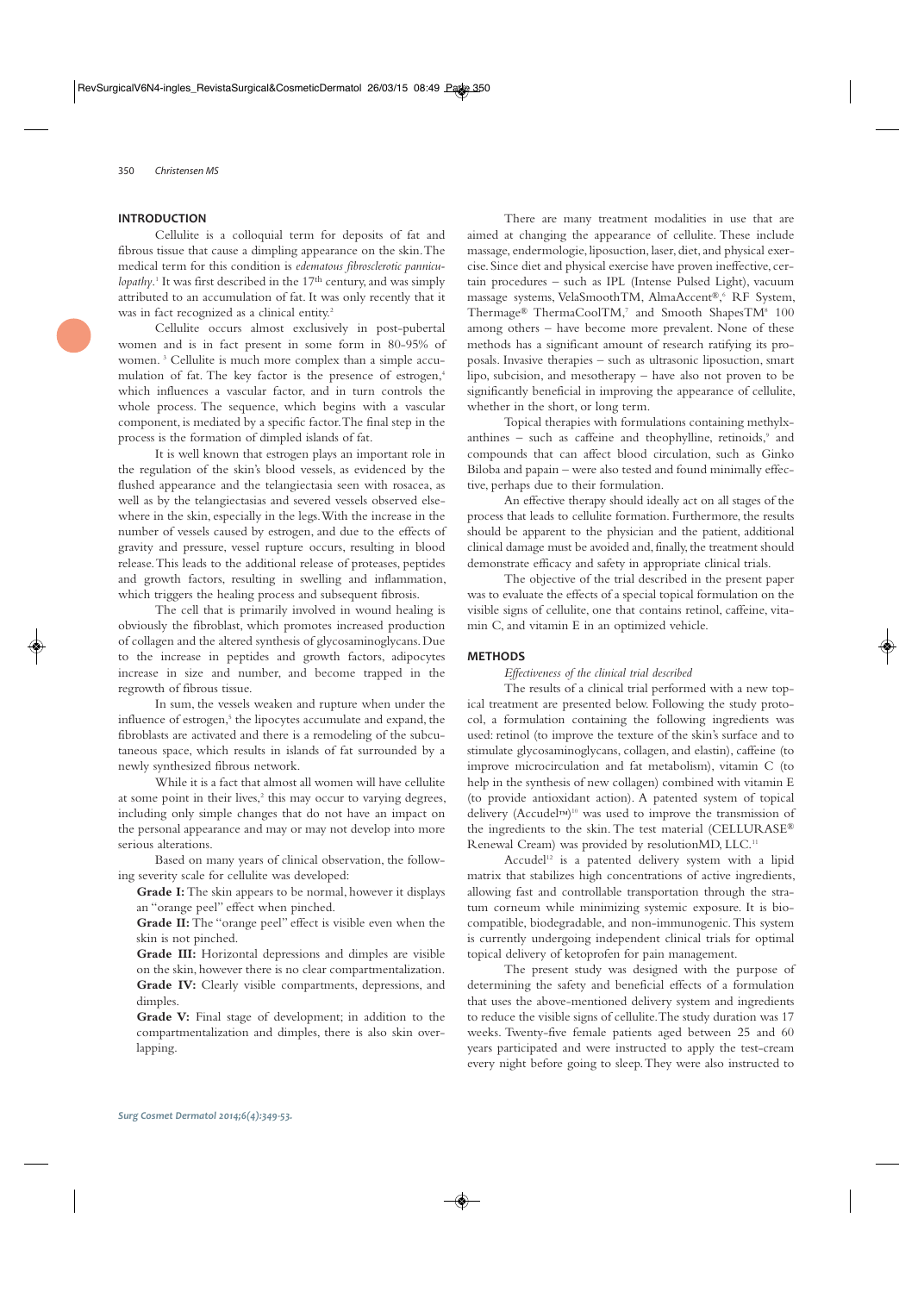apply a conventional moisturizer every morning after the removal of the test-cream.

#### **EVALUATIONS**

The patients were evaluated after 2, 4, 8, 12, and 17 weeks of treatment. Evaluations consisted of digital photographs of the affected areas. The same precise body site was photographed in each evaluation, with carefully standardized lighting and positioning.

At each experimental point, the patients were asked to answer a questionnaire about product safety, aesthetic attributes and, especially, on their perception of the effectiveness of the treatment.

At the end of the study, two clinical evaluators rated the photographs independently using a 6-point subjective scale, where "0" corresponded to the absence of any signs of cellulite and "5" corresponded to severe cellulitis (Grade V in the described in severity scale).

#### RESULTS

**A)** Subjective evaluation (self-evaluation)

No undesirable effects were reported except for a slight dryness in the affected areas, which decreased with the use of a common moisturizer.

In general, efficacy was noticed from Week 4 and at the end of the study. Over 90% of participants noticed an improvement in the visible aspects of cellulite (Graph 1).

In Week 4, 33.4% of patients agreed with the statement "I have noticed improvement in the cellulite", with 4.8% strongly agreeing and 28.6% agreeing partially. Of the total group, 52.4% neither agreed nor disagreed and the 14.3% remaining did not notice improvement.

In Week 8, 68.5% of the patients agreed with the statement "I have noticed improvement in the cellulite", with 21.1% strongly agreeing and 47.4% partially agreeing. A total of 26.3% neither agreed nor disagreed and the 5.3% remaining did not notice improvement.

In Week 12, 81.8% of the patients agreed with the statement "I have noticed improvement in the cellulite", with 27.3% strongly agreeing and 54.5% agreeing partially. At this point in the study, 9.1% neither agreed nor disagreed and the remaining 9.1% did not notice improvement.

In Week 17, 100.0% of the patients agreed with the statement "I have noticed improvement in the cellulite", with 90.0% strongly agreeing and 10.0% agreeing partially.

**B)** Objective evaluation (performed by clinical evaluators)

The two independent evaluators noticed a gradual overall improvement, reflected in the decreasing cellulite scores in each of the evaluation sessions. When the two independent assessments of the severity of the cellulite were normalized, a gradual improvement as compared to the baseline was observed regarding the appearance of the cellulite. (Graph 2), with a maximum value of 68.6% in Week 17, at the end of the study.



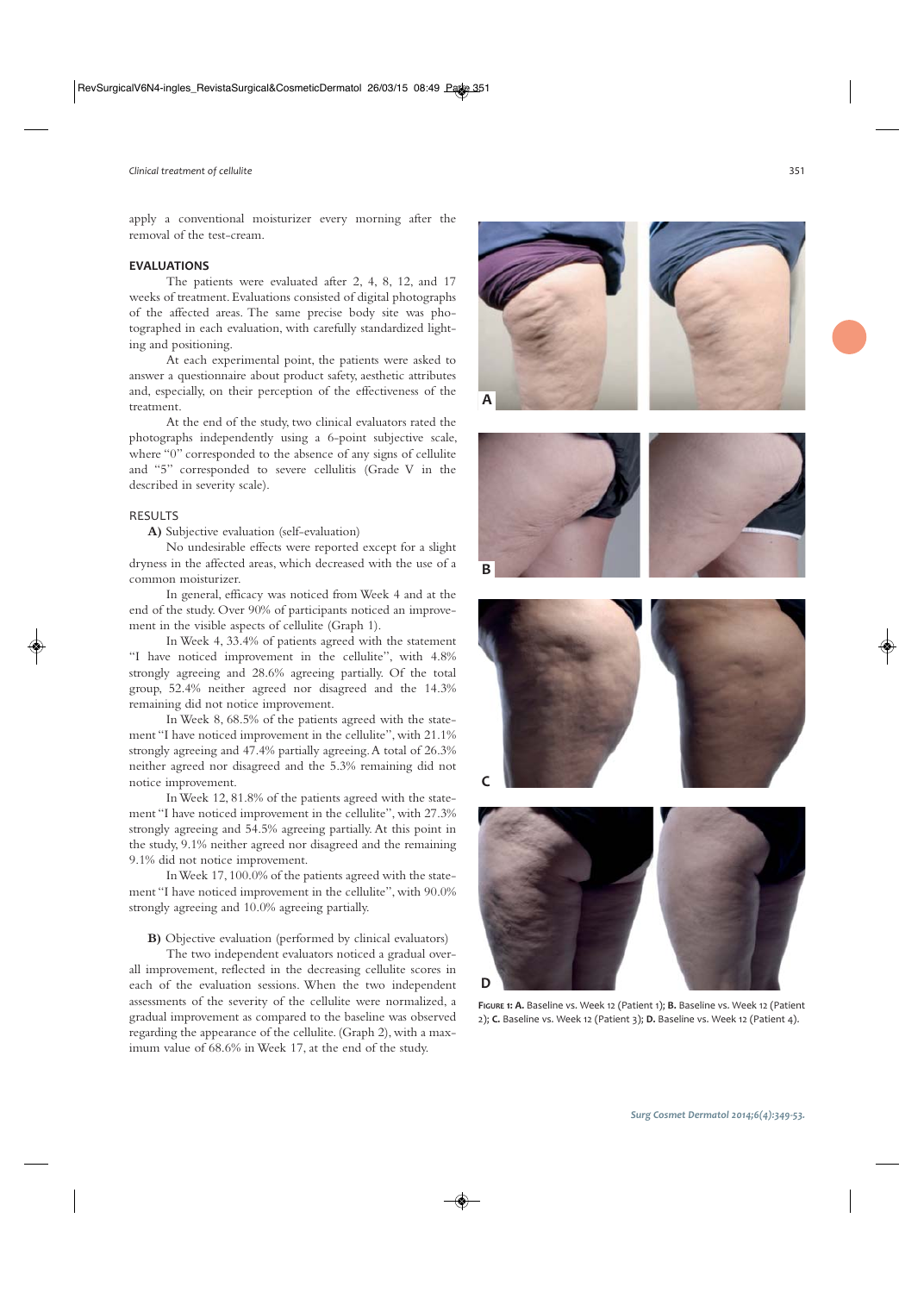

**GRAPH 1:** Percentage of individuals who noticed an improvement in their cellulite condition over time ("I noticed improvement in the cellulite")



**GRAPH 2:** Improvement in the severity of cellulite over time

#### **C)** Photographic records

The following "before and after" photographs in pairs show the levels of improvement that were typically observed in the clinical trial. The baseline picture is always on the left hand side (Figure 1).

#### **DISCUSSION**

The evaluation of the various factors responsible for the development of cellulite allows for the conclusion that cellulite is a real clinical entity (and not simply an accumulation of fat), with a multifactorial cause, and that it should be treated as such.<sup>13</sup>

A substantial number of physical treatments for cellulite are commercially available, however the results are often unpredictable – and even if they are effective, the improvement does not last for long.

During the last twenty years, dozens of companies have sold cellulite-reducing creams,<sup>14</sup> mainly based on the potential lipolytic activity of xanthines – caffeine in particular. None of these products has achieved significant marketplace success, probably due to their minimal effectiveness, even when retinol is added to the xanthines.

Many clinical studies have used a reduction in thigh circumference, or simply weight loss, as measures of efficacy. However, it is a well-known fact that body mass itself does not correlate to the presence or severity of cellulite. In the U.S. the Federal Trade Commission regulatory body has explicitly stated that claims of improvement to cellulite based on any of these measures are unacceptable, and severe fines have been levied to companies that make such claims.

Despite the apparent lack of commercial success with these ingredients (xanthines and retinol), there are reports of their beneficial effects, and, taking into account the changes in the subcutaneous tissue when cellulite is present, it can be expected that, if properly formulated, some retinol, xanthines, and vitamin combinations can reduce the external signs of cellulite.

#### **CONCLUSIONS**

The results obtained in the described clinical study indicate that topical therapy to treat the visible manifestations of cellulite can be effective when the appropriate ingredients are selected and incorporated into a topical delivery system designed to improve penetration into the skin. In addition, both patients and evaluators observed without difficulty an improvement in the cellulite, and remarkable improvement was observed after four weeks. Finally, the improvement was gradual, persisting for more than 17 weeks. ●

## **ACKNOWLEDGEMENTS**

The author would like to thank resolutionMD, LLC for its support in supplying the tested formulation.